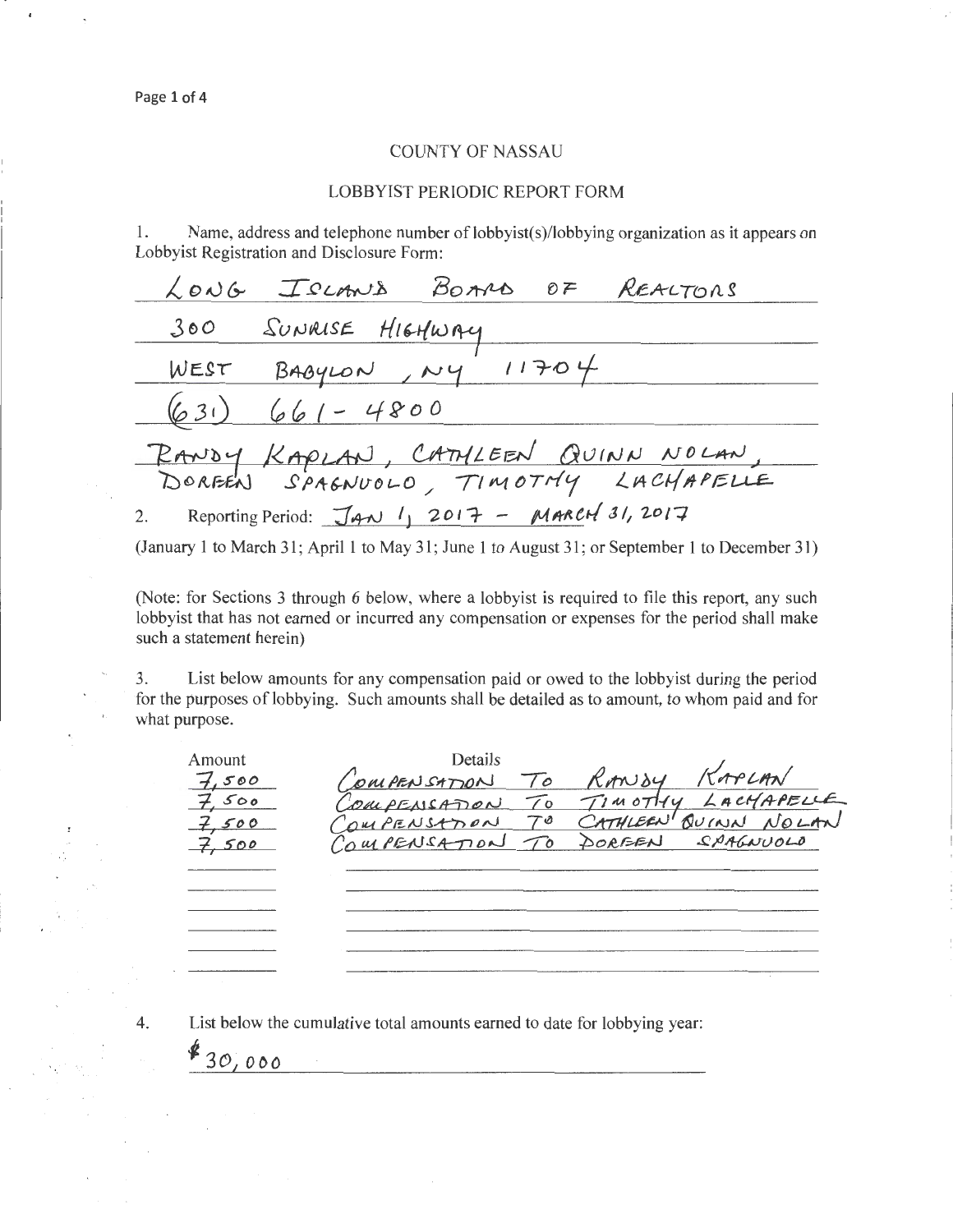Page 2 of 4

5. List below amounts for any expenses expended or incurred by the lobbyist during the period for the purposes of lobbying. Such amounts shall be detailed as to amount, to whom paid and for what purpose.

| Amount | Details |
|--------|---------|
|        |         |
|        |         |
|        |         |
|        |         |
|        |         |
|        |         |
| ------ |         |
|        |         |

6. List below the cumulative total amounts expended to date for lobbying year:

*0* 

(In lieu of completing 7 through 10 below, you may attach a copy of your Lobbyist Registration and Disclosure Form, provided the information has not changed.)

7. List whether and where the Jobbyist(s)/lobbying organization is registered as a lobbyist (e.g. Nassau County, New York State):

NYS JCOPE OFFICE OF THE CITY touJJr1 I */Jy.s*  SUFFOLK COUNTY, NYS

8. Name, address and telephone number of client(s) by whom, or on whose behalf, the

lobbyist is retained, employed or designated.<br>  $200$  SUVRUSE HWY<br>  $w \cdot 848y \cdot 00^1$ ,  $Ny \cdot 1704$ <br>
(631) 661 - 4600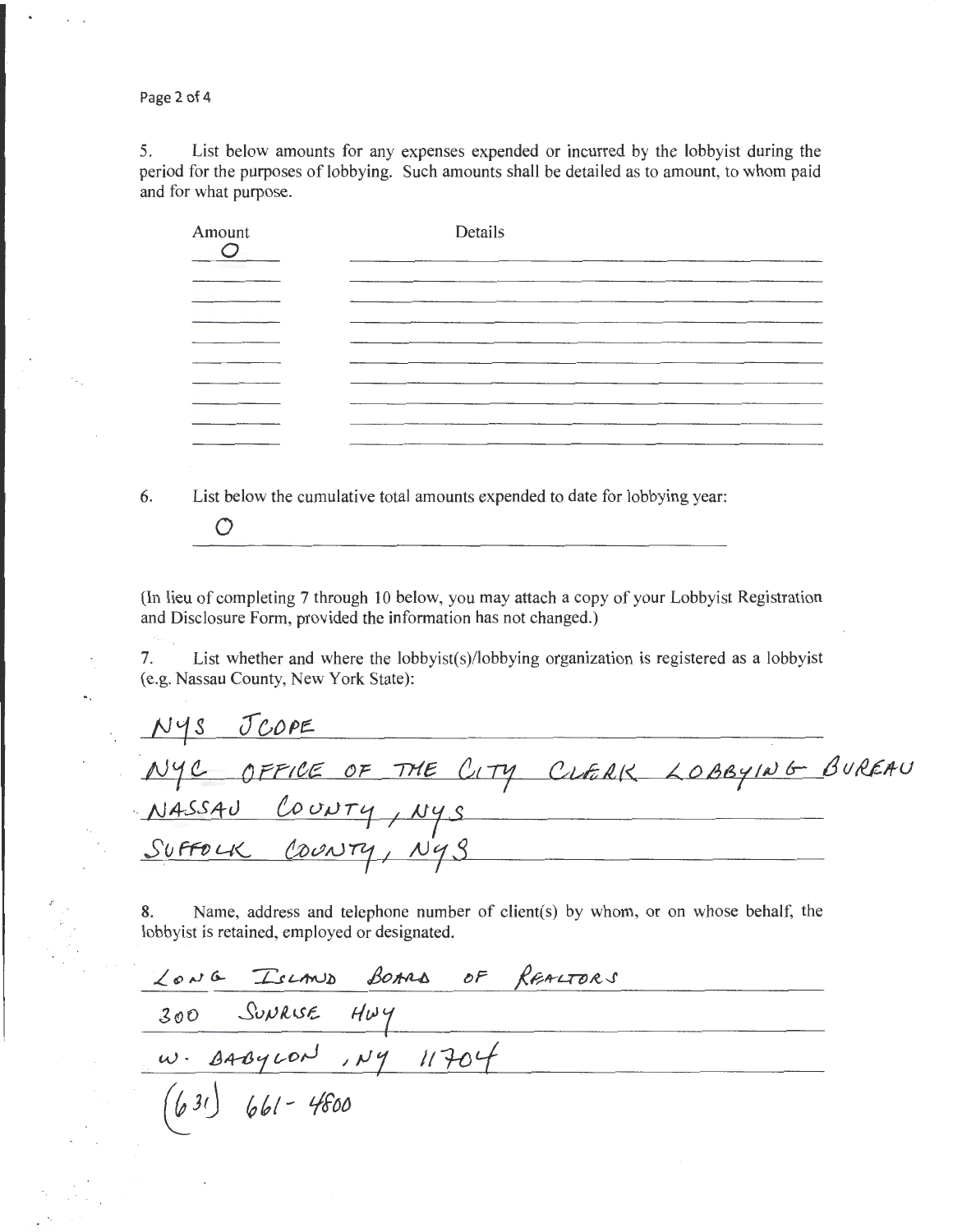Page 3 of 4

Describe lobbying activity conducted, or to be conducted, in Nassau County, and identify 9. client(s) for each activity listed, during the Reporting Period.

REAL ESTATE RELATED ISSUES INCLUSING: TRANSPARENCY + FAIR HOUSING IN THE BUYING AND DEDUCTION; FIRST TIME HOME BUYERS SAUINGS<br>ACCOUNTS; CEASE +DESIST; MORTGAGE RECONSING FEES

10. The name of persons, organizations or governmental entities before whom the lobbyist has lobbied during the period.

NYS GOVERNOR + LEGISLATURE; QUEENS<br>BOROUGH PRESIDENT; NYC COUNCIL; NASSAU<br>+ SUFFOLK (OUNTY EXECUTIVES + LEGESLATURES;<br>NASSAU + SUFFOLK COUNTY TOWNS (SUPERVISORS) Councies); VILLAGES; CITIES OF LONG BEA COVE